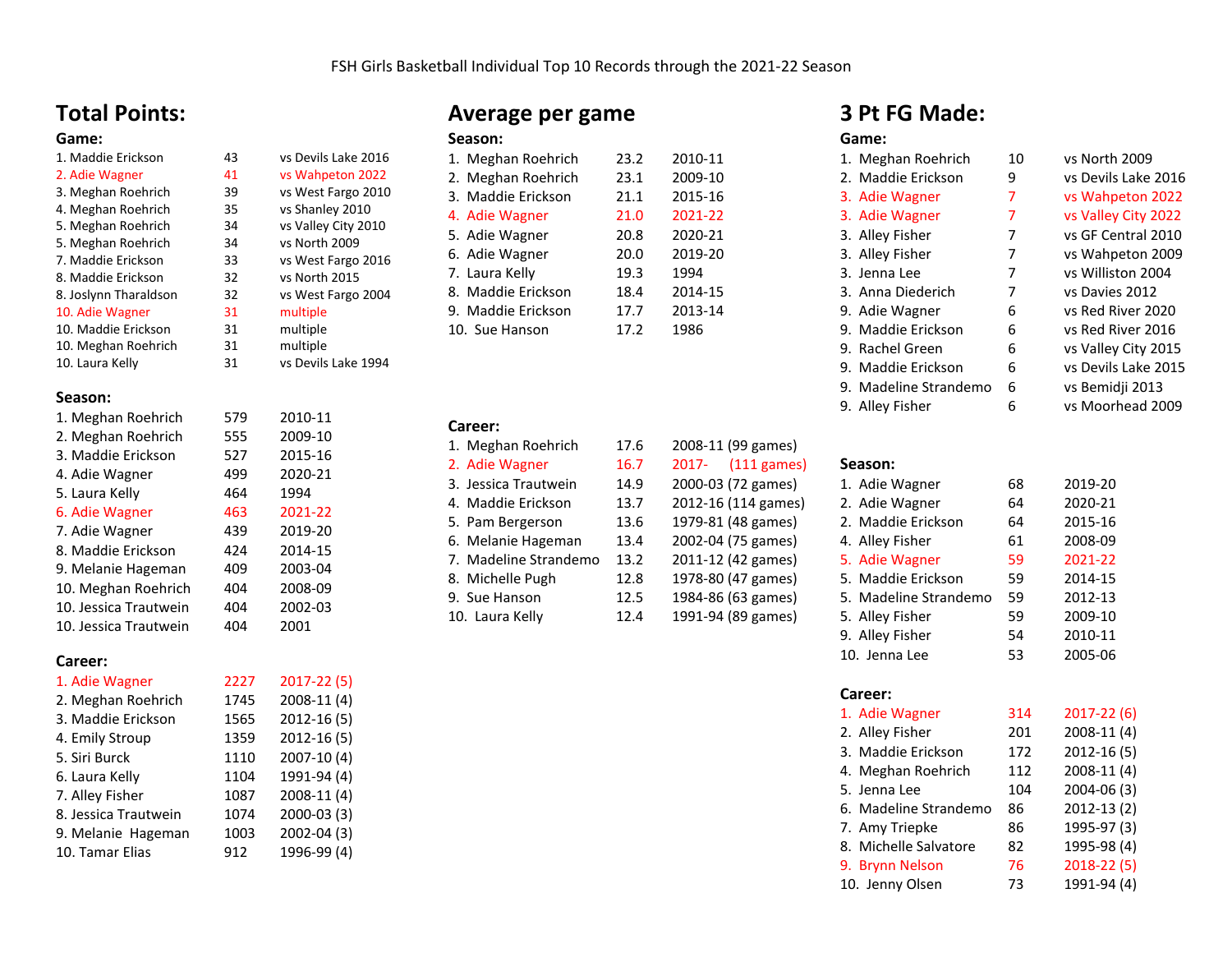20 vs St. Marys 1994 3. Meghan Roehrich 19 vs Moorhead 2010 19 vs Jamestown 1983 17 vs GF Central 2016 17 vs Wahpeton 2011 17 vs Bismarck 2001 17 vs Jamestown 1990 17 vs West Fargo 1980

## **Freethrows Made:**

# Game:<br><sup>1</sup> Meghan Pachrich

| 1. Meghan Roehrich | 16 | vs Moorhead 2010   |
|--------------------|----|--------------------|
| 1. Kathy Zaun      | 16 | vs Jamestown 198   |
| 3. Maddie Erickson | 15 | vs GF Central 2016 |
| 4. Meghan Roehrich | 14 | vs Red River 2010  |

- 5. Meghan Roehrich 13 vs Jamestown 2011
- 5. Sue Hanson 13 vs GF Central 1985
- 7. Too many to list 12

### **Season:**

| 1. Meghan Roehrich | 190 | 2009-10 |
|--------------------|-----|---------|
| 2. Meghan Roehrich | 188 | 2010-11 |
| 3. Melanie Hageman | 143 | 2003-04 |
| 4. Emily Stroup    | 134 | 2015-16 |
| 5. Maddie Erickson | 131 | 2015-16 |
| 6. Sue Hanson      | 120 | 1985    |
| 7. Laura Kelly     | 116 | 1994    |
| 8. Adie Wagner     | 115 | 2020-21 |
| 8. Melanie Hageman | 115 | 2002-03 |
| 10 Sue Hanson      | 113 | 1986    |

### **Career:**

| 1. Meghan Roehrich   | 517 | 2008-11 (4)    |
|----------------------|-----|----------------|
| 2. Adie Wagner       | 441 | $2017 - 22(6)$ |
| 3. Emily Stroup      | 383 | $2012 - 16(5)$ |
| 4. Maddie Erickson   | 345 | 2012-16 (5)    |
| 5. Melanie Hageman   | 331 | 2002-04 (3)    |
| 6. Laura Kelly       | 266 | 1991-94 (4)    |
| 7. Sue Hanson        | 257 | 1984-86 (3)    |
| 8. Kasey Bostow      | 235 | 1996-98 (3)    |
| 9. Jessica Trautwein | 213 | 2000-03 (3)    |
| 10. Tamar Elias      | 212 | 1996-99 (4)    |
|                      |     |                |

## **Freethrows Attempted**

## **Game:**

16 vs Moorhead 2010 16 vs Jamestown 1983 15 vs GF Central 2016

| 21                                                                                                                                                                                                       | vs North 2010   |
|----------------------------------------------------------------------------------------------------------------------------------------------------------------------------------------------------------|-----------------|
| 20                                                                                                                                                                                                       | vs St. Marys 19 |
| 19                                                                                                                                                                                                       | vs Moorhead 2   |
| 19                                                                                                                                                                                                       | vs Jamestown    |
| 17                                                                                                                                                                                                       | vs GF Central 2 |
| 17                                                                                                                                                                                                       | vs Wahpeton 2   |
| 17                                                                                                                                                                                                       | vs Bismarck 20  |
| 17                                                                                                                                                                                                       | vs Jamestown    |
| 17                                                                                                                                                                                                       | vs West Fargo   |
| 16                                                                                                                                                                                                       |                 |
| 1. Meghan Roehrich<br>2. Laura Kelly<br>3. Meghan Roehrich<br>3. Kathy Zaun<br>5. Maddie Erickson<br>5. Meghan Roehrich<br>5. Jessica Trautwein<br>5. Tonah Paulson<br>5. Michelle Pugh<br>10. Many with |                 |

### **Season:**

| 1. Meghan Roehrich   | 255 | 2009-10 |
|----------------------|-----|---------|
| 2. Meghan Roehrich   | 249 | 2010-11 |
| 3. Emily Stroup      | 209 | 2015-16 |
| 4. Erica Hanson      | 195 | 1989    |
| 5. Melanie Hageman   | 191 | 2003-04 |
| 6. Laura Kelly       | 174 | 1994    |
| 7. Jessica Trautwein | 166 | 2001-02 |
| 8. Maddie Erickson   | 164 | 2015-16 |
| 9. Melanie Hageman   | 159 | 2002-03 |
| 10. Sue Hanson       | 153 | 1985    |
|                      |     |         |

### **Career:**

| 1. Meghan Roehrich   | 715 | 2008-11 (4)    |
|----------------------|-----|----------------|
| 2. Emily Stroup      | 620 | 2012-16 (5)    |
| 3. Adie Wagner       | 582 | $2017 - 22(6)$ |
| 4. Maddie Erickson   | 465 | 2012-16 (5)    |
| 5. Melanie Hageman   | 455 | 2002-04 (3)    |
| 6. Jessica Trautwein | 439 | 2000-03 (3)    |
| 7. Erica Hanson      | 407 | 1987-89 (3)    |
| 8. Laura Kelly       | 397 | 1991-94 (4)    |
| 9. Tonah Paulson     | 330 | 1989-92 (4)    |
| 10. Kasey Bostow     | 324 | 1996-98 (3)    |
| 10. Sue Hanson       | 324 | 1984-86 (3)    |

### **Rebounds:**

### **Game:**

| 1. Emily Stroup     | 26 | vs North 2015       |
|---------------------|----|---------------------|
| 2. Emily Stroup     | 25 | vs Davies 2016      |
| 2. Emily Stroup     | 25 | vs North 2014       |
| 4. Emily Stroup     | 24 | vs GF Central 2014  |
| 5. Emily Stroup     | 23 | vs GF Central 2016  |
| 5. Terri Hambrecht  | 23 | vs Shanley 1985     |
| 7. Emily Stroup     | 22 | vs GF Central 2016  |
| 7. Emily Stroup     | 22 | vs Devils Lake 2016 |
| 9. Emily Stroup     | 21 | vs Devils Lake 2016 |
| 10. Terri Hambrecht | 21 | vs West Fargo 1985  |

### **Season:**

| 1. Emily Stroup      | 417 | 2015-16 |
|----------------------|-----|---------|
| 2. Emily Stroup      | 325 | 2014-15 |
| 3. Emily Stroup      | 302 | 2013-14 |
| 4. Jessica Trautwein | 237 | 2002-03 |
| 5. Nya Chakin        | 230 | 2014-15 |
| 5. Jessica Trautwein | 230 | 2001-02 |
| 7. Teigan Malo       | 229 | 2021-22 |
| 8. Paige Schroeder   | 227 | 2020-21 |
| 9. Meghan Roehrich   | 224 | 2010-11 |
| 10. Terri Hambrecht  | 218 | 1985    |

### **Career:**

| 1. Emily Stroup      | 1335* | $2012 - 16(5)$ |
|----------------------|-------|----------------|
| 2. Paige Schroeder   | 689   | 2017-21 (5)    |
| 3. Jessica Trautwein | 637   | 2000-03 (3)    |
| 4. Adie Wagner       | 619   | $2021 - 22(6)$ |
| 5. Meghan Roehrich   | 599   | 2008-11 (4)    |
| 6. Laura Kelly       | 584   | 1991-94 (4)    |
| 7. Melanie Hageman   | 543   | 2002-04 (3)    |
| 8. Caitlyn Haring    | 518   | 2007-09 (3)    |
| 9. Erica Hanson      | 494   | 1987-89 (3)    |
| 10. Terri Hambrecht  | 470   | 1983-85 (3)    |

\*All time Class A leader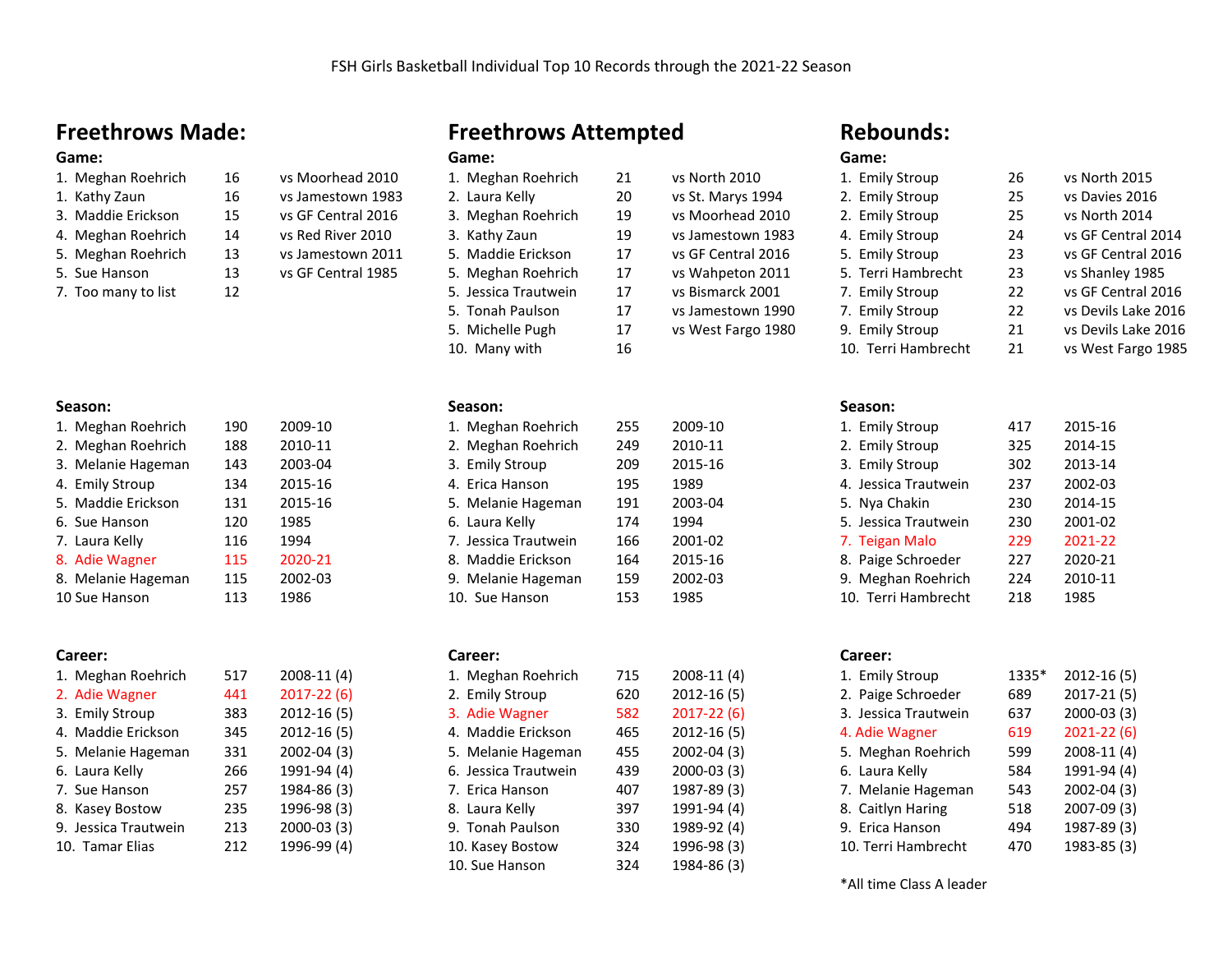## **Assists:**

### **Game:** 1. Kim Wagner

| чане.              |    |                     |
|--------------------|----|---------------------|
| 1. Kim Wagner      | 16 | vs North 1986       |
| 2. Caitlyn Haring  | 15 | vs Valley City 2008 |
| 3. Siri Burck      | 14 | vs Devils Lake 2009 |
| 3. Caitlyn Haring  | 14 | vs Red River 2009   |
| 3. Kim Wagner      | 14 | vs West Fargo 1986  |
| 6. Tonah Paulson   | 13 | vs GF Central 1992  |
| 7. Maddie Erickson | 12 | vs Red River 2014   |
| 7. Caitlyn Haring  | 12 | vs Century 2008     |
| 7. Micaela Bentson | 12 | vs Bismarck 1994    |
| 7. Micaela Bentson | 12 | vs Jamestown 1994   |

## **Steals:**

| Game:              |    |                     |
|--------------------|----|---------------------|
| 1. Cammi Greenheck | 12 | vs Devils Lake 2004 |
| 2. Caitlyn Haring  | 11 | vs Moorhead 2009    |
| 3. Caitlyn Haring  | 10 | vs Devils Lake 2009 |
| 3. Micaela Bentson | 10 | vs Wahpeton 1994    |
| 5. Caitlyn Haring  | 9  | vs West Fargo 2008  |
| 5. Caitlyn Haring  | 9  | vs Valley City 2009 |
| 5. Tonah Paulson   | 9  | vs St. Mary's 1992  |
| 5. Cindy Pugh      | 9  | vs North 1977       |
| 9. Many with       | 8  |                     |

### **Season:**

| 1. Micaela Bentson  | 177 | 1994    |
|---------------------|-----|---------|
| 2. Caitlyn Haring   | 156 | 2008-09 |
| 3. Siri Burck       | 155 | 2008-09 |
| 4. Alicia Calkins   | 153 | 2001-02 |
| 5. Kim Wagner       | 152 | 1986    |
| 6. Cammi Greenheck  | 151 | 2005-06 |
| 7. Caitlyn Haring   | 148 | 2007-08 |
| 8. Caitlyn Haring   | 135 | 2006-07 |
| 9. Siri Burck       | 132 | 2009-10 |
| 10. Micaela Bentson | 131 | 1993    |

### **Career:**

| 1. Siri Burck      | 440 | 2007-10 (4)    |
|--------------------|-----|----------------|
| 2. Caitlyn Haring  | 439 | 2007-09 (3)    |
| 3. Micaela Bentson | 418 | 1993-95 (3)    |
| 4. Maddie Erickson | 386 | $2012 - 16(5)$ |
| 5. Cammi Greenheck | 351 | 2004-06 (3)    |
| 6. Tonah Paulson   | 334 | 1989-92 (4)    |
| 7. Meghan Roehrich | 320 | 2008-11 (4)    |
| 8. Kim Wagner      | 318 | 1983-86 (4)    |
| 9. Adie Wagner     | 317 | $2021 - 22(6)$ |
| 10.Emily Stroup    | 301 | 2012-16 (5)    |

### **Season:**

| 1. Caitlyn Haring  | 115 | 2008-09 |
|--------------------|-----|---------|
| 2. Caitlyn Haring  | 112 | 2007-08 |
| 3. Alicia Calkins  | 106 | 2001-02 |
| 4. Meghan Roehrich | 104 | 2008-09 |
| 5. Siri Burck      | 99  | 2008-09 |
| 6. Caitlyn Haring  | 94  | 2006-07 |
| 7. Adie Wagner     | 86  | 2020-21 |
| 7. Sami Hoselton   | 86  | 2020-21 |
| 9. Micaela Bentson | 83  | 1995    |
| 10. Alley Fisher   | 82  | 2009-10 |
|                    |     |         |

### **Career:**

| 1. Caitlyn Haring  | 321 | 2007-09 (3)    |
|--------------------|-----|----------------|
| 2. Siri Burck      | 279 | 2007-10 (4)    |
| 3. Meghan Roehrich | 275 | 2008-11 (4)    |
| 4. Adie Wagner     | 245 | $2017 - 22(6)$ |
| 5. Alley Fisher    | 243 | 2008-11 (4)    |
| 6. Micaela Bentson | 223 | 1993-95 (3)    |
| 7. Tonah Paulson   | 205 | 1989-92 (4)    |
| 8. Cammi Greenheck | 201 | 2004-06 (3)    |
| 9. Tamar Elias     | 198 | 1996-99 (4)    |
| 10. Alicia Calkins | 188 | 1999-02 (3)    |